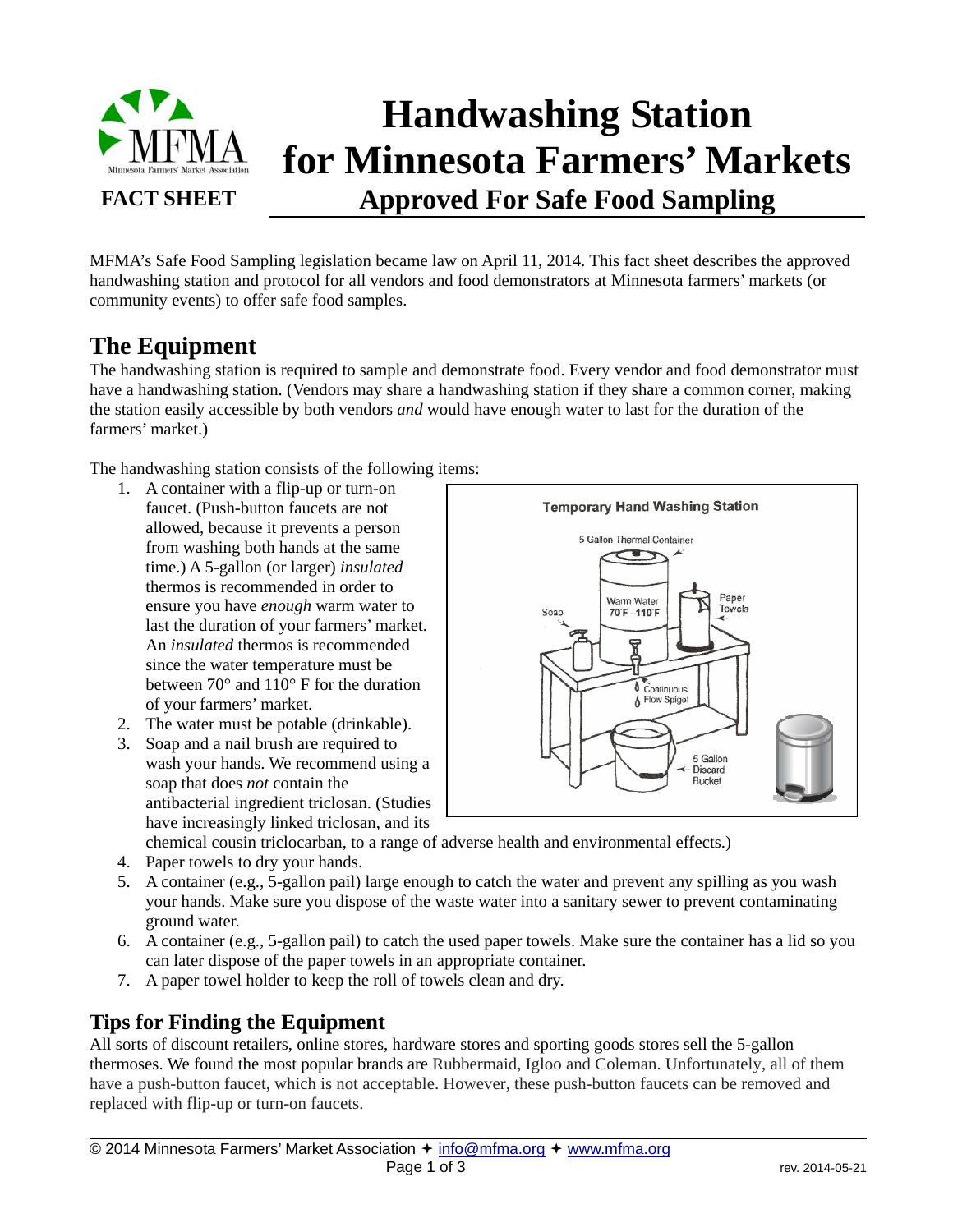- If searching the internet for the thermos, the term to enter is '5-gallon insulated beverage dispenser.' We found prices ranged from \$24 - \$75.
- The 'flip-up' faucet is manufactured by one company, Tomlinson, and is often called 'ceramic crock lever faucet.' There are many places online to purchase them, and home-brew and winemaking shops sell them too. If you have a ceramic crock that fits 5 gallon drinking water carboys, you probably already have one. Consider carefully the shipping charges for the faucets. MFMA's best find was on Amazon.com in their 'For Your Water' store, which charged us \$1.50 per faucet and \$5.35 for shipping for up to 10 faucets; meaning 10 faucets delivered was \$20.35.

## **Keeping the Water Container Clean**

The water container will need to be cleaned between uses at the farmers' market. Here are some general guidelines for keeping your water container clean and sanitary:



Flip-up faucet that can be retrofitted to your thermos.

- 1. The water container and faucet should be washed, rinsed and sanitized before and after each farmers' market. Wash with soapy water inside and out, followed by a thorough clean water rinse, and sanitize using a bleach solution of one tablespoon bleach per two gallons water.
- 2. The water container should be placed in a clean area, upside down to air dry until the next use.
- 3. The hose used to fill the water container must be food grade (no garden hoses).

## **Handwashing Process**

 $\overline{a}$ 

- 1. Rub your soapy hands together for at least 20 seconds.
- 2. Use paper towels to turn off the faucet (this reduces the chance of re-contamination of your hands).
- 3. Use paper towels to dry your hands (single use paper towels reduce the chance of contamination).